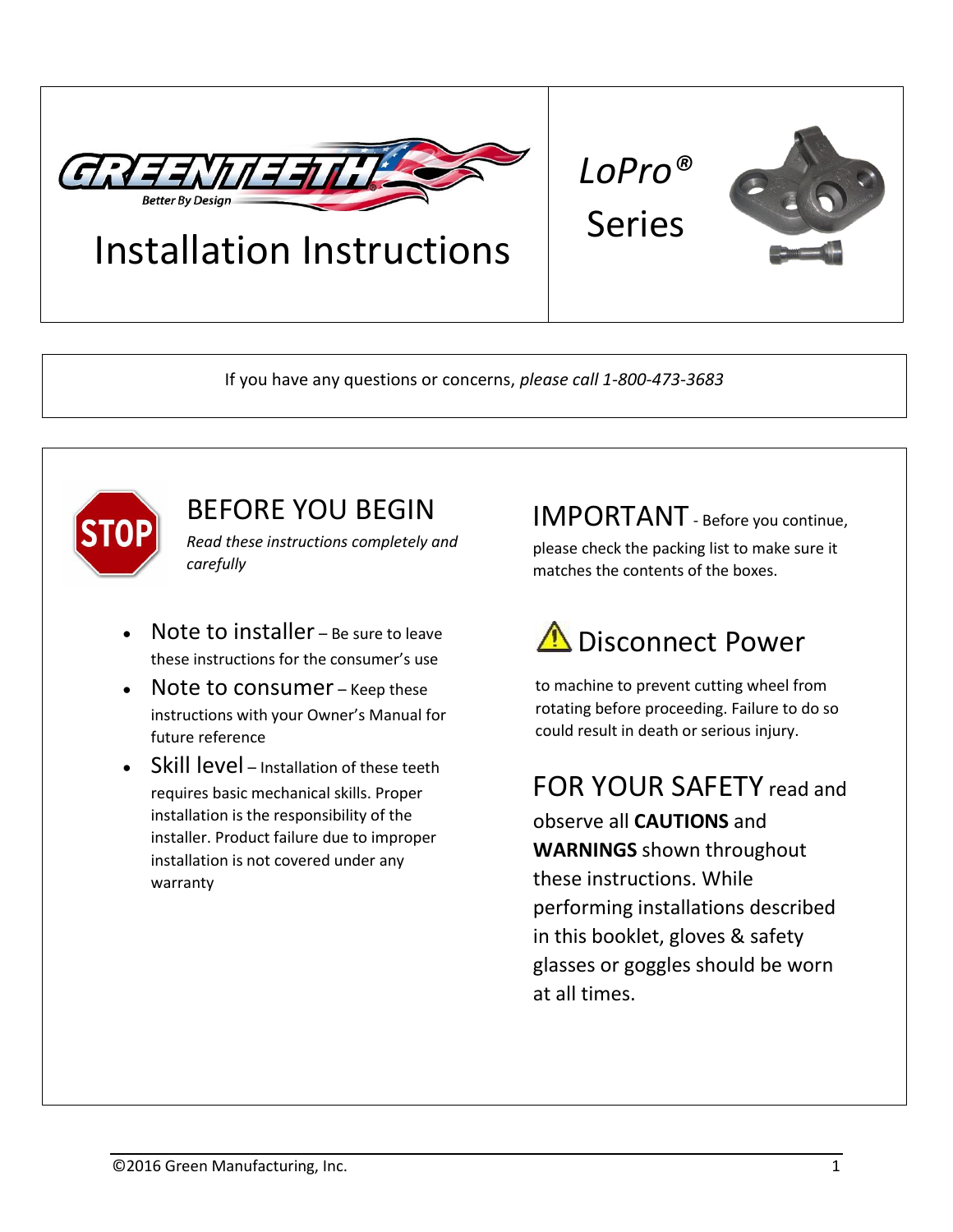### Installation Preparation

### TOOLS SUPPLIED:

½" Drive, ½" 6pt Impact Allen Wrench Socket

| <b>TOOLS YOU WILL NEED:</b>        |                        |                               |                                    |
|------------------------------------|------------------------|-------------------------------|------------------------------------|
| 500 Series Greenteeth <sup>®</sup> | 700 Series Greenteeth® | <b>700 Series Greenteeth®</b> | 900 Series Greenteeth <sup>®</sup> |
| <b>Red/Green</b>                   | Wearsharp <sup>®</sup> | <b>Red/Green</b>              | <b>Red/Green</b>                   |
| 1/2" Socket Wrench                 | 1/2" Socket Wrench     | 9/16" Socket Wrench           | 5/8" Socket Wrench                 |
| 1/2" Drive Torque Wrench           |                        |                               |                                    |
| Wire Brush                         |                        |                               |                                    |
| Green-Seize™                       |                        |                               |                                    |
|                                    |                        |                               |                                    |
|                                    |                        |                               |                                    |

| <b>500 Series Nut</b><br><b>Red/Green</b> | <b>700 Series Nut</b><br>Wearsharp <sup>®</sup> | <b>700 Series Nut</b><br><b>Red/Green</b> | <b>900 Series Nut</b><br><b>Red/Green</b> |
|-------------------------------------------|-------------------------------------------------|-------------------------------------------|-------------------------------------------|
| 20ft. lbs. (27 Nm)                        | 20ft. lbs. (27 Nm)                              | 25ft. lbs. (34 Nm)                        | 35ft. lbs. (47 Nm)                        |
|                                           |                                                 |                                           |                                           |

Green Manufacturing, Inc. 9650 Packard Rd Morenci, MI 49256 Phone 800.473.3683 • Fax 517.458.1550

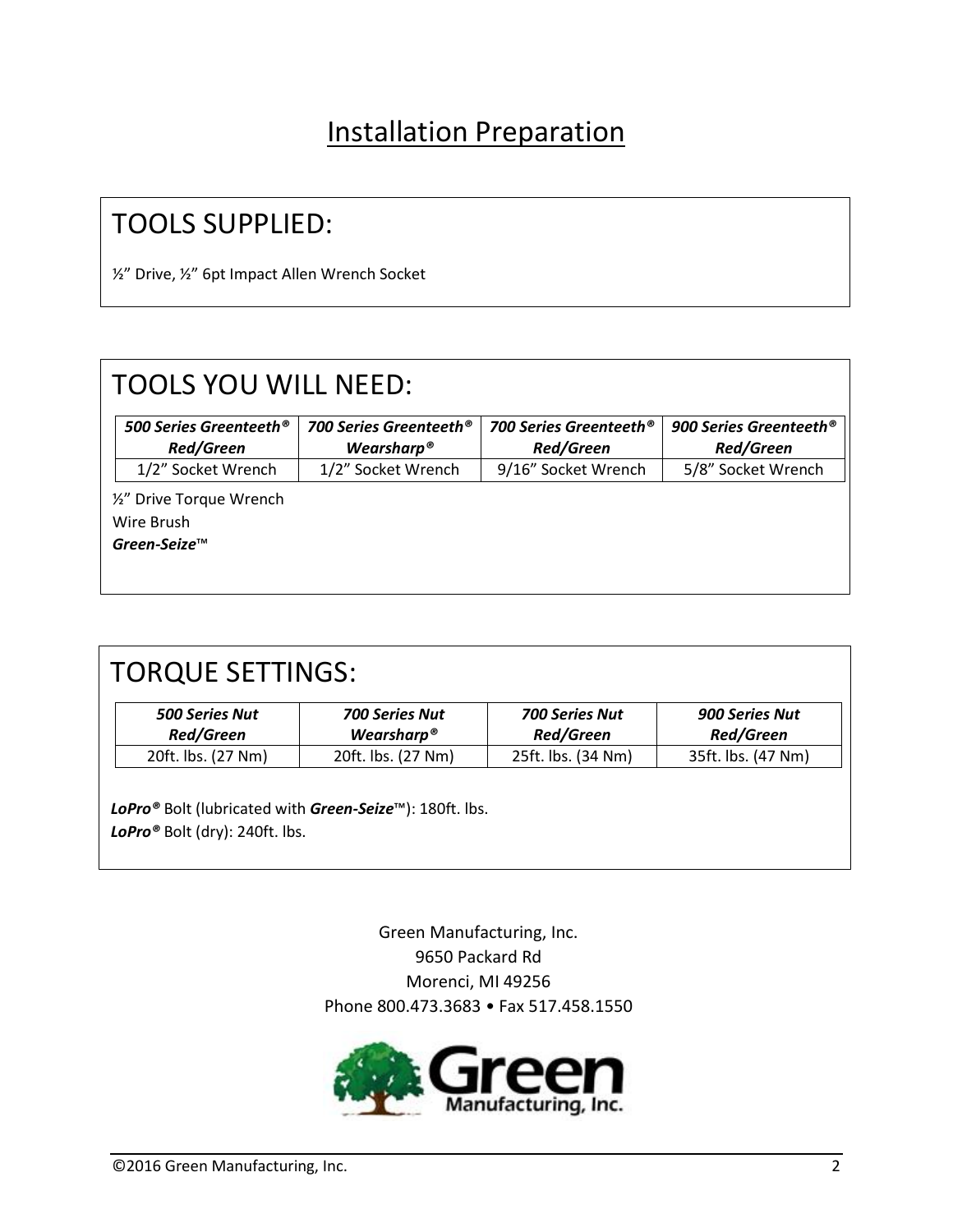### *Greenteeth***®** *LoPro***® Installation Instructions**

*Here are some tips to guide you through the installation process.*

- 1. Locate the pocket set with reverse (over center) pockets on your wheel. If you don't use reverse (over center) pockets, locate the straight pocket sets.
- 2. Remove one set of reverse (over center) or straight pockets.
- 3. Using a wire brush, clean both sides of the wheel where it will come in contact with the pockets. Be sure to remove all dirt and debris so the pocket is seated tightly against the wheel.
- 4. Apply *Green-Seize*™ to the threaded end of two *LoPro®* bolts.
- 5. Starting with the reverse (over center) or straight pocket install a *LoPro®* bolt into the counter-bored hole and then do the same of adjacent pocket of that set.
- 6. Slide the *LoPro®* bolts through the empty holes in the wheel and thread them into the adjacent pocket's threaded holes. For now, firm up the *LoPro®* bolts until pockets are seated. (Figure 1.1)
- 7. Rotate the wheel until you come to the next set of reverse (over center) or straight pockets. Repeat steps 2 – 6 until all reverse (over center) and/or straight pockets are installed.
- 8. Now it is just a matter of replacing standard angle pockets (angle occurs away from the wheel). You can do this by removing one set at a time or removing all the old standard angle pockets at once then repeat steps 2 – 6 for the angle pocket sets.
- 9. Install your teeth with the carbide facing down. The shoulder of the tooth will meet the flat indent of the pocket and the tooth will not rotate. Insert the spacer over the shank, with the chamfer down, then thread one of the lock nuts onto the top portion of the tooth. Hand tightening is good for now. Repeat until all teeth are installed. (Figure 1.2)
- 10. Make sure the pockets are seated on the wheel and the bolts are seated in the pockets. Continue tightening your *LoPro®* bolts until they are all torqued to 180ft. lbs. (240ft. lbs., if you didn't use any anti-seize)





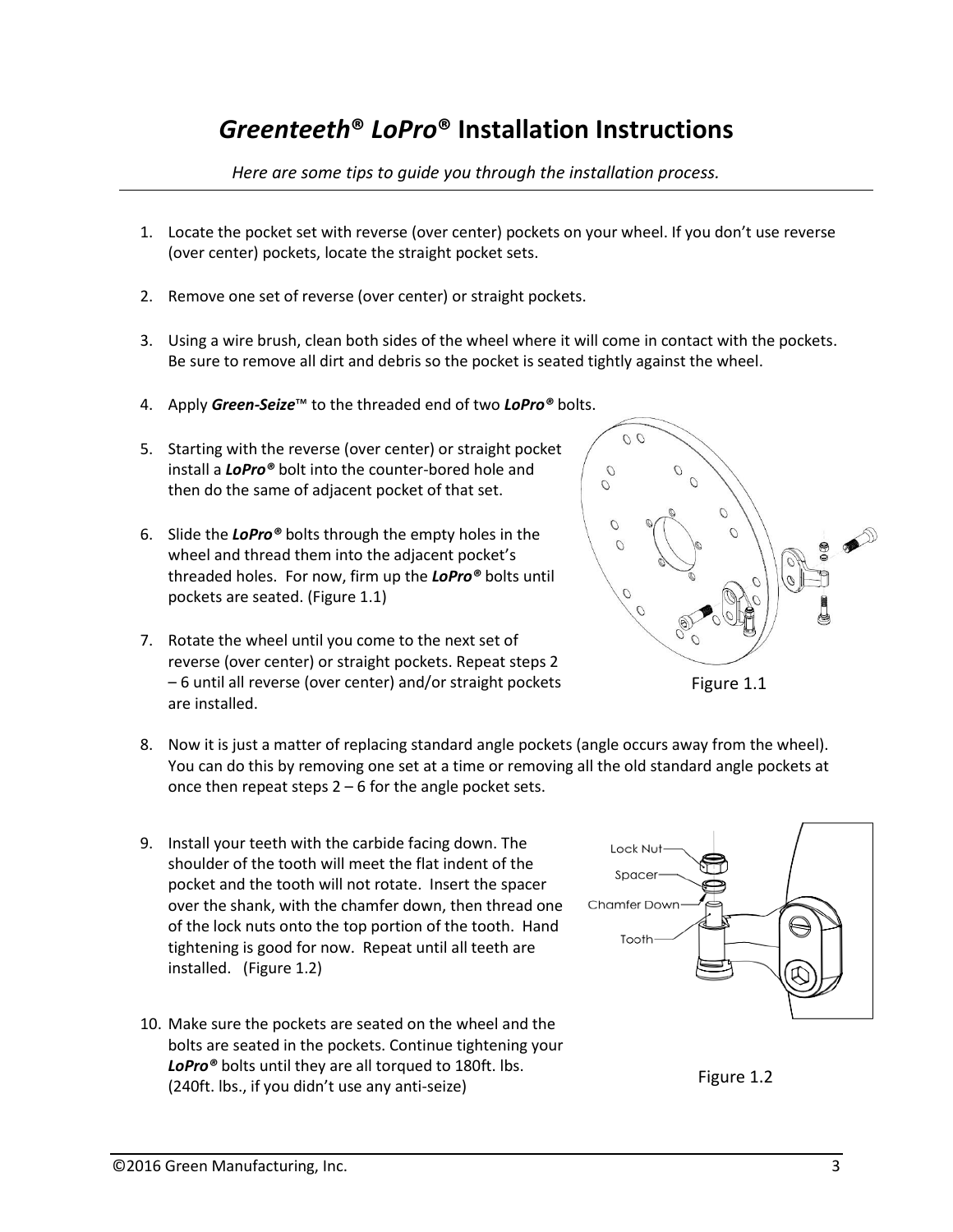11. Before torqueing your tooth down, first make sure that the tooth is seated properly in the pocket. Then tighten the top nut until the tooth is firmly seated and torqued to the appropriate specification for the series; *500 -* 20 ft. lbs. (27 Nm), *700* - 25 ft. lbs. (34 Nm), or *900* - 35 ft. lbs. (47 Nm). You may need to hold the tooth in place. Repeat until all teeth are properly torqued.



- 12. Once all pockets and teeth are torqued properly manually rotate the cutter wheel to ensure there is adequate clearance for the newly installed setup. If any teeth are rubbing or hitting on any part of the machine, do not proceed further. Remove the obstructed tooth/teeth and call Green Manufacturing, Inc. right away.
- 13. If determined that there are no obstructions, start the machine engine and engage the wheel.
- 14. Ensure there are no unusual noises emanating from the machine.

Please note that all fasteners, whether they are nuts or bolts, will loosen up from time to time due to vibration. Be diligent and check your bolts weekly.

If you dull or damage a cutting edge, you can rotate your tooth by following these steps:

- Loosen the nut with a standard wrench
- Tap the tooth down
- Rotate the tooth a third of a turn
- Reposition the tooth in its seat
- Retighten the nut to the proper torque specifications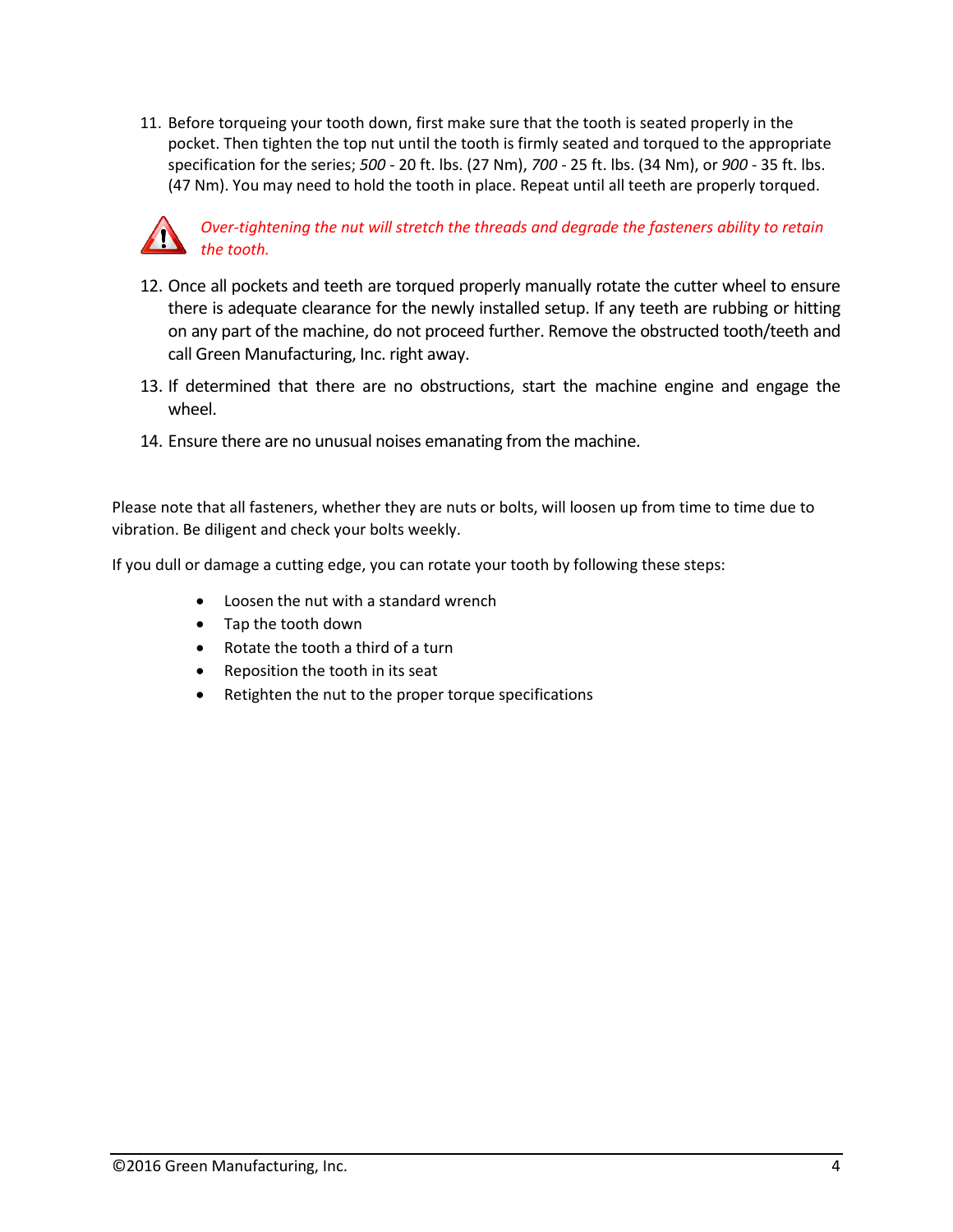### *GREENTEETH® GUARANTEE*

If you purchase a *Greenteeth*® setup and are not completely satisfied with its performance, please contact Green Manufacturing at 800.473.3683 to request a return authorization within 30 days of purchase date for a product refund or exchange.

#### *WARRANTY:*

If you are not completely satisfied with your purchase, please contact Green Manufacturing, Inc. at 800.473.3683 to request a return authorization within 30 days of purchase date for a product refund or exchange. We strive to provide exceptional quality products. Our products undergo a stringent quality control process, however if you feel that there is an issue with the quality of your product, please contact Green Manufacturing, Inc. immediately. We will accept unused parts for return or exchange for up to 30 days from the date of purchase with proof of purchase included with the return.

Seller's warranties against defects and non-conformities and defects shall continue to apply only so long as the Goods: (i) have been installed, maintained and used in conformity with instructions furnished by Seller from time to time, if any, and otherwise in conformity with the highest industry practices; (ii) have been subjected to normal use for the purpose for which the Goods were designed; (iii) have not been subjected to misuse, negligence or accident; (iv) have not been altered or repaired by persons other than Seller or Seller authorized warranty service providers in any respect which, in the judgment of Seller, adversely affects the condition or operation of the Goods; and (v) have been fully paid for. IN NO EVENT SHALL SELLER BE LIABLE FOR ANY SPECIAL, INDIRECT, EXEMPLARY, INCIDENTAL, CONSEQUENTIAL, OR PUNITIVE LOSSES OR DAMAGES (INCLUDING, WITHOUT LIMITATION, BUSINESS INTERRUPTION, REVENUE OR PROFITS, FEES OR FINES), EVEN IF SELLER HAS BEEN ADVISED OR MADE AWARE OF THE POSSIBILITY OF ANY SUCH LOSSES OR DAMAGES AND REGARDLESS OF WHETHER THE CLAIM IS BASED ON CONTRACT, TORT, STRICT LIABILITY, OR OTHER THEORY OF LIABILITY. Seller's cumulative liability for all losses and damages under these General Terms and Conditions or under any of the Related Agreements (including, without limitation, those arising out of contract tort (including negligence), strict liability, warranty, or other theory of liability) shall not exceed (a) in the case of any services provided or to be provided by Seller, the amount of the fees payable by Buyer for such services under the applicable Related Agreement, and (b) in the case of any products or devices provided or to be provided by Seller, the amount of Seller's labor services associated with the product sale. Seller

reserves the right to make, without notice to Buyer, alterations to a product that do not materially affect agreed specifications or the product's form, fit or function.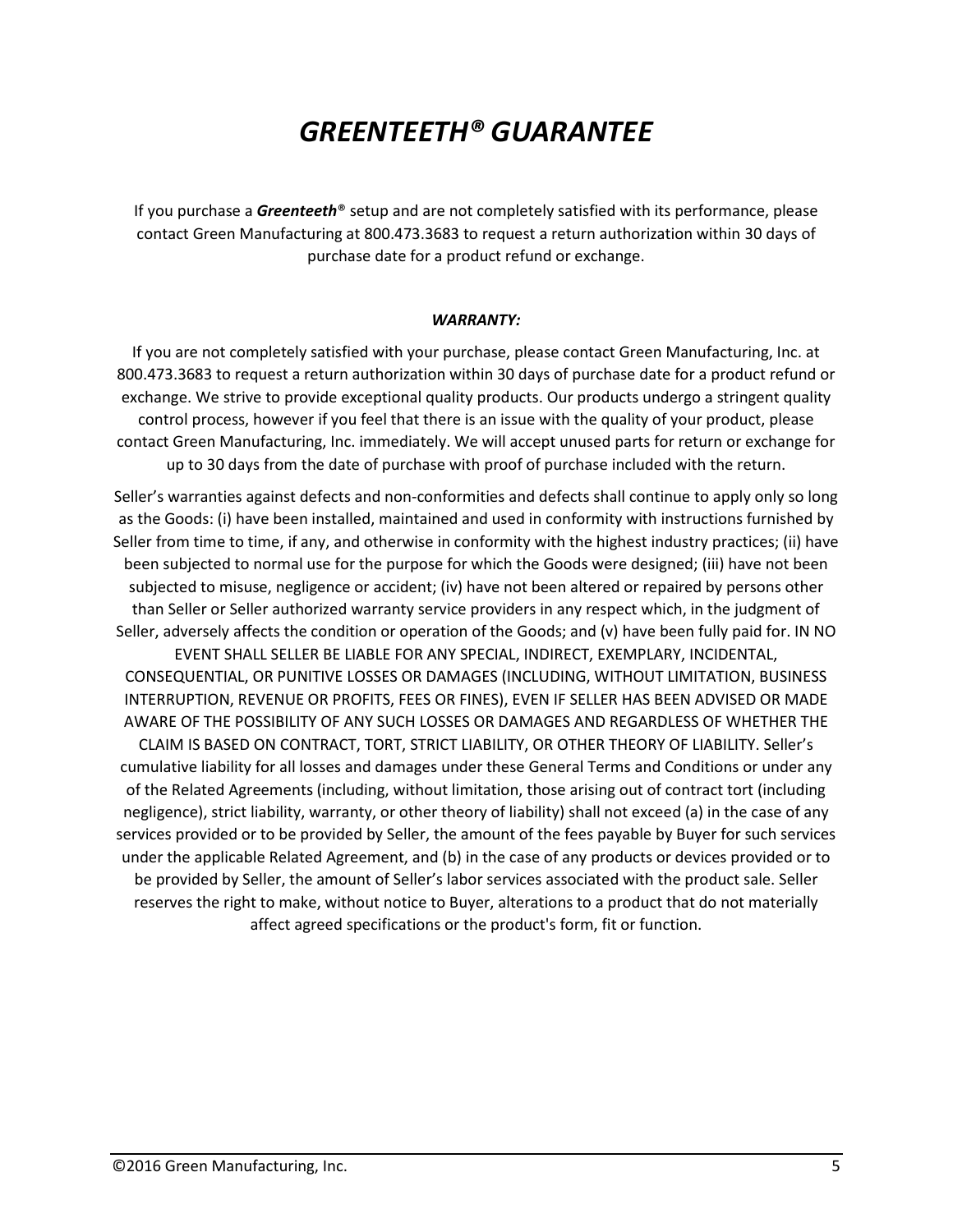*The Greenteeth® are proudly manufactured in the USA by Green Manufacturing, Inc.*

Green Manufacturing, Inc. 9650 Packard Rd Morenci, MI 49256 Phone 800.473.3683 • Fax 517.458.1550

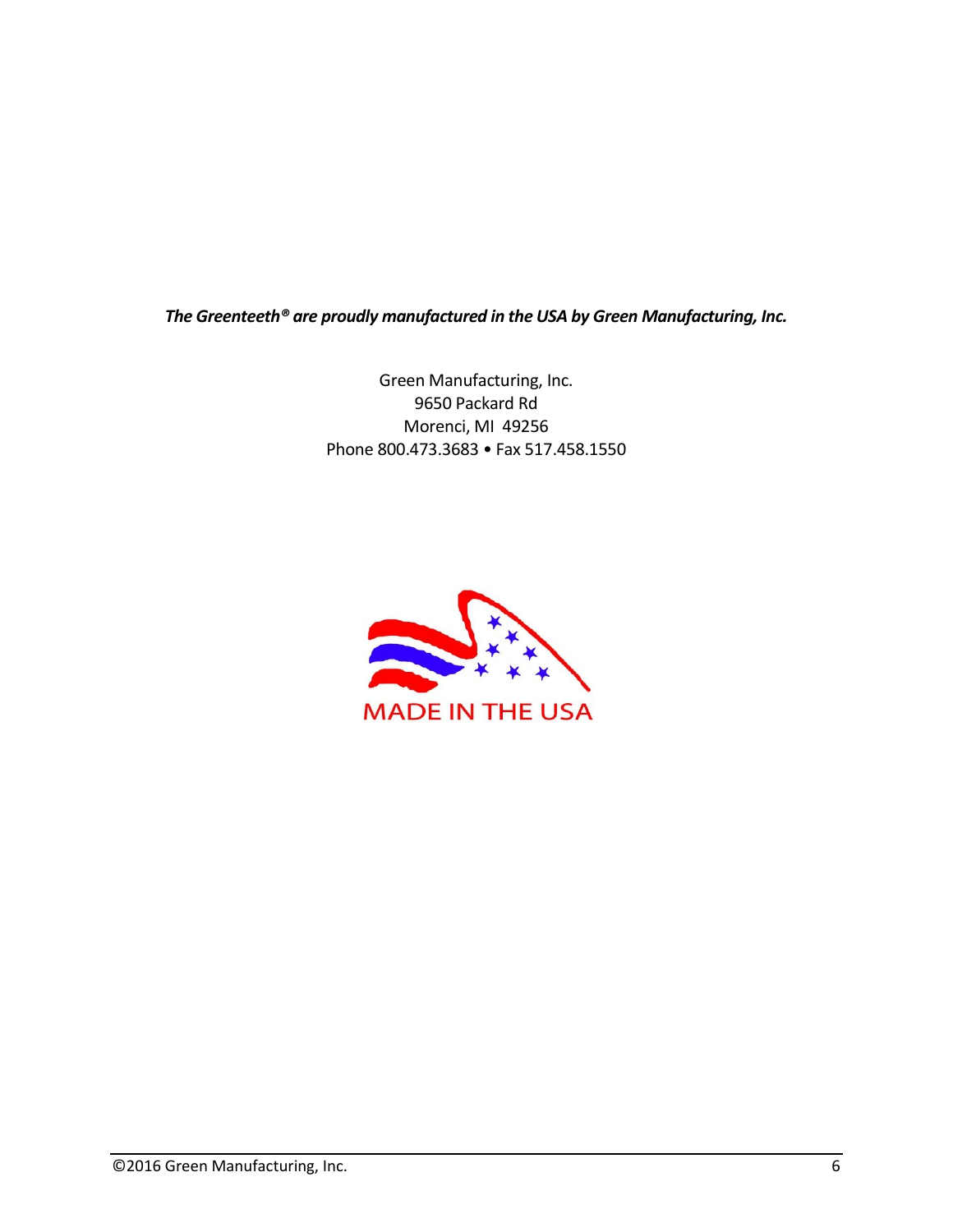## **MATERIAL SAFETY DATA SHEET**

**I - PRODUCT IDENTIFICATION Trade Name**: Tungsten Carbide **Chemical Family:** Refractory Metal Alloy **Chemical Formula:** WC **CAS#:** 12070-12-1 **II - HAZARDOUS INGREDIENTS Hazardous Components % OSHA/PEL ACGIH/TLV Sec. 302 Sec. 304 Sec. 313** Tungsten Carbide 0-100 N/E N/E No No No Tungsten compounds 0-100 5 mg/m3 C - 1 0 mg/m3 No No No **HM IS Ratings (0-4)**: **Health**: 3 **Flammability**: 0 **Reactivity:** 0 **HM IS Protective Equipment:** H: glasses, gloves, clothing, combo respirator **III - PHYSICAL DATA Boiling Point**: 6000 oC **Melting Point**: 2820 - 2940 oC **Evaporation Rate:** N/A **% Volatiles:** N/A **Solubility in H2O**: Insoluble **Vapor Pressure:** N/A **Vapor Density**: N/E **Specific Gravity**: 13.6 gm/cc at 18 oC **Appearance and Odor:** Grey to black powder, odorless **Molecular Weight:** 195.86 **IV - FIRE AND EXPLOSION HAZARDS DATA Flash Point**: N/A **Flammability**: Non-Flammable

**Explosive Limits**: **Lower:** N/A **Upper:** N/A

**Extinguishing Media:** Use suitable extinguishing media for surrounding materials and type of fire.

**Special Fire Fighting Procedures:** Firefighters must wear full face, self-contained breathing apparatus with full protective clothing to prevent contact with skin and eyes. Fumes from fire are hazardous. Isolate runoff to prevent environmental pollution.

**Unusual Hazard:** Dusts may present a fire or explosion hazard under rare favoring conditions of particle size, dispersion, and strong ignition source. However, this is not expected to be a problem under normal handling conditions.

#### **V - HEALTH HAZARD INFORMATION**

**Routes of Entry:** Inhalation, ingestion, skin or eye contact (for dusts, mists, powder, and fume).

**Effects of Overexposure:** Industrially tungsten does not constitute an important health hazard. Expo sure is related chiefly to the dust arising out of the crushing and milling operations. Chronic inhalation of the dust may cause lung damage in humans. Heavy exposure to the dust or the large amounts of the soluble compounds produces changes in body weight, behavior, blood cells, choline esterase activity and sperm in experimental animals.

#### **Acute Effects**:

**Inhalation**: Toxic by inhalation. May cause irritation to the mucous membranes, coughing, dyspnea, soreness in the chest, weight loss, hemoptysis, bronchitis, asthma, pulmonary fibrosis and radiological changes in the lungs. **Ingestion**: May cause irritation to the gastrointestinal tract and diarrhea.

**Skin:** May cause irritation.

**Eye:** May cause irritation.

**Chronic Effects:**

**Inhalation**: May cause damage to the lungs.

**Ingestion**: No chronic health effects recorded.

**Skin:** May cause dermatitis, sensitization and eczema.

**Eye:** May cause conjunctivitis.

**Medical Conditions Generally Aggravated by Exposure:** Pre-existing respiratory and skin disorders.